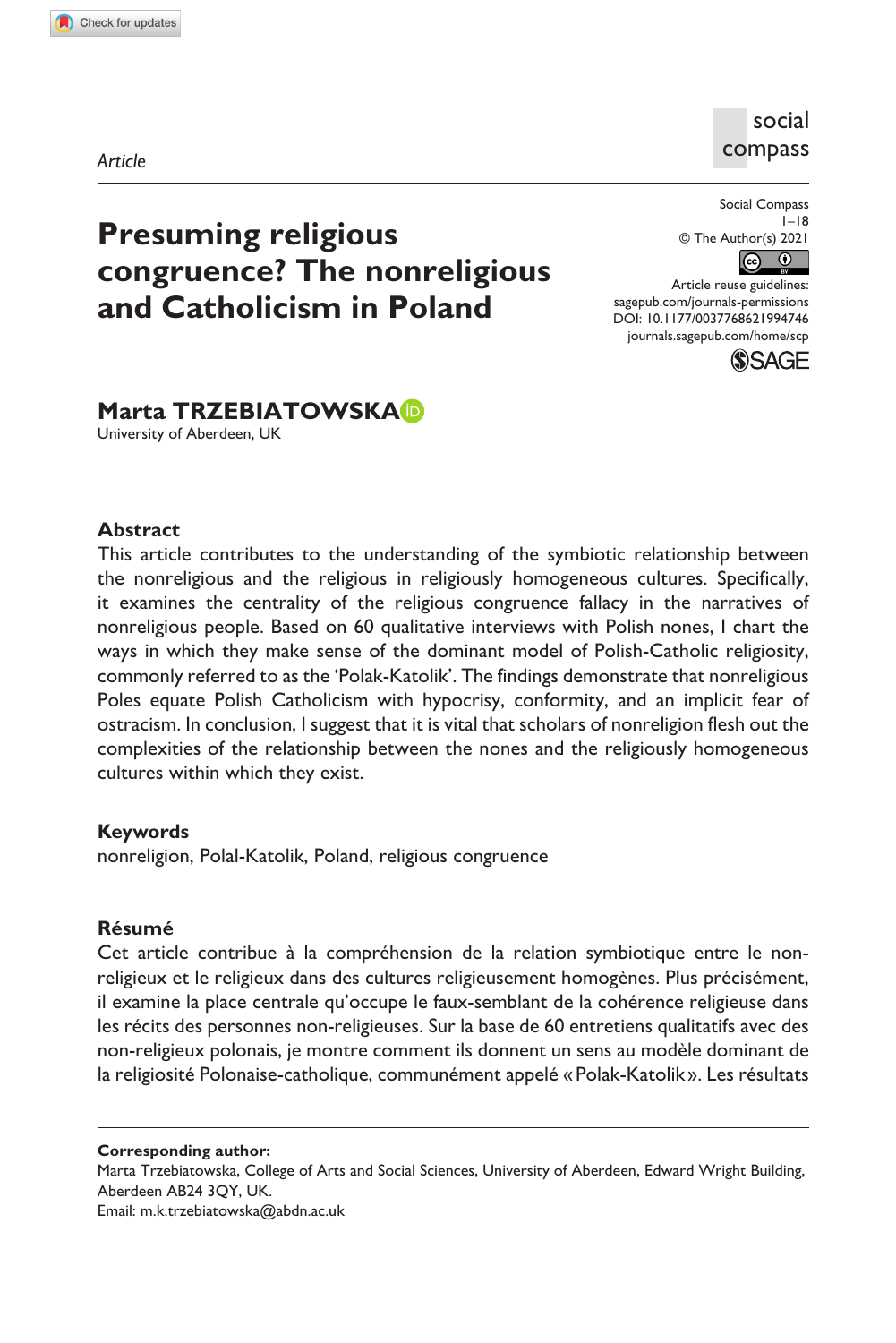montrent que les Polonais non-religieux assimilent le catholicisme polonais à l'hypocrisie, au conformisme et à une peur implicite de l'ostracisme. En conclusion, je suggère qu'il est vital que les spécialistes de la non-religion approfondissent les complexités de la relation entre les non-religieux et les cultures religieusement homogènes au sein desquelles ils existent.

#### **Mots-clés**

cohérence religieuse, Non-religion, Polak-Katolik, Pologne

## **Introduction**

The process of 'becoming religion's other' (Smith and Cragun, 2019: 8) inevitably involves a confrontation with one's religious biography and an ongoing negotiation of relationships with religious people. The nonreligious often forge their personal narratives by drawing on past experiences with religion as part of their identity construction (Fazzino, 2014). For many the exit from religion is not clear-cut as they continue to live in predominantly religious contexts. While this may result in experiences of prejudice and discrimination (Edgell et al., 2006), it may also lead the formerly religious to develop an inside–outsider mentality. This mentality is partly derived from the ongoing interactions with religious people. The inside–outsider status is particularly evident in religiously homogeneous cultures characterised by relatively high levels of religiosity. This article focuses on the case of the nonreligious in Poland to illustrate (1) the interdependence of religion and nonreligion, and (2) the importance of attending to 'religious congruence' in the sociological exploration of this interdependence.<sup>1</sup>

One consequence of being shaped by a religiously homogeneous culture is the Polish nones' apparent concern with what Mark Chaves calls 'religious congruence' (2010). Chaves defines 'religious congruence' as a threefold phenomenon. First, religious ideas are an internally consistent and self-contained system. Second, what religious people do is motivated directly by religious beliefs and values. Third, individuals carry these relatively fixed and readily accessible beliefs and values into a variety of situations. All three dimensions presume logic, order, and consistency of ideas and behaviour. In reality, Chaves posits, religious beliefs and practices are messy and context-dependent (2010: 4). Religious people are not hypocritical when their actions do not correspond with their beliefs. Rather, scholars who study religious people commit the error of the religious congruence fallacy when they impose a non-existent congruence on their research data. As I demonstrate below, the perceptions of Polish Catholics by the nonreligious rest on a similar fallacy.

Based on the findings that follow, I argue that the 'religious congruence fallacy' (Chaves, 2010) forms a vital part of the secular world view among Polish nones. I examine how nonreligious Poles perceive, and effectively denounce, the dominant model of Polish-Catholic religiosity, commonly referred to as the 'Polak-Katolik'. By critiquing the model, the nones forge their vision of 'proper religiosity' as they contrast the theoretical ideal with the reality on the ground. My participants provide an experiencebased analysis of their own country with respect to its celebrated status as the bastion of Catholicism. The key questions posed in this article are (1) how do self-proclaimed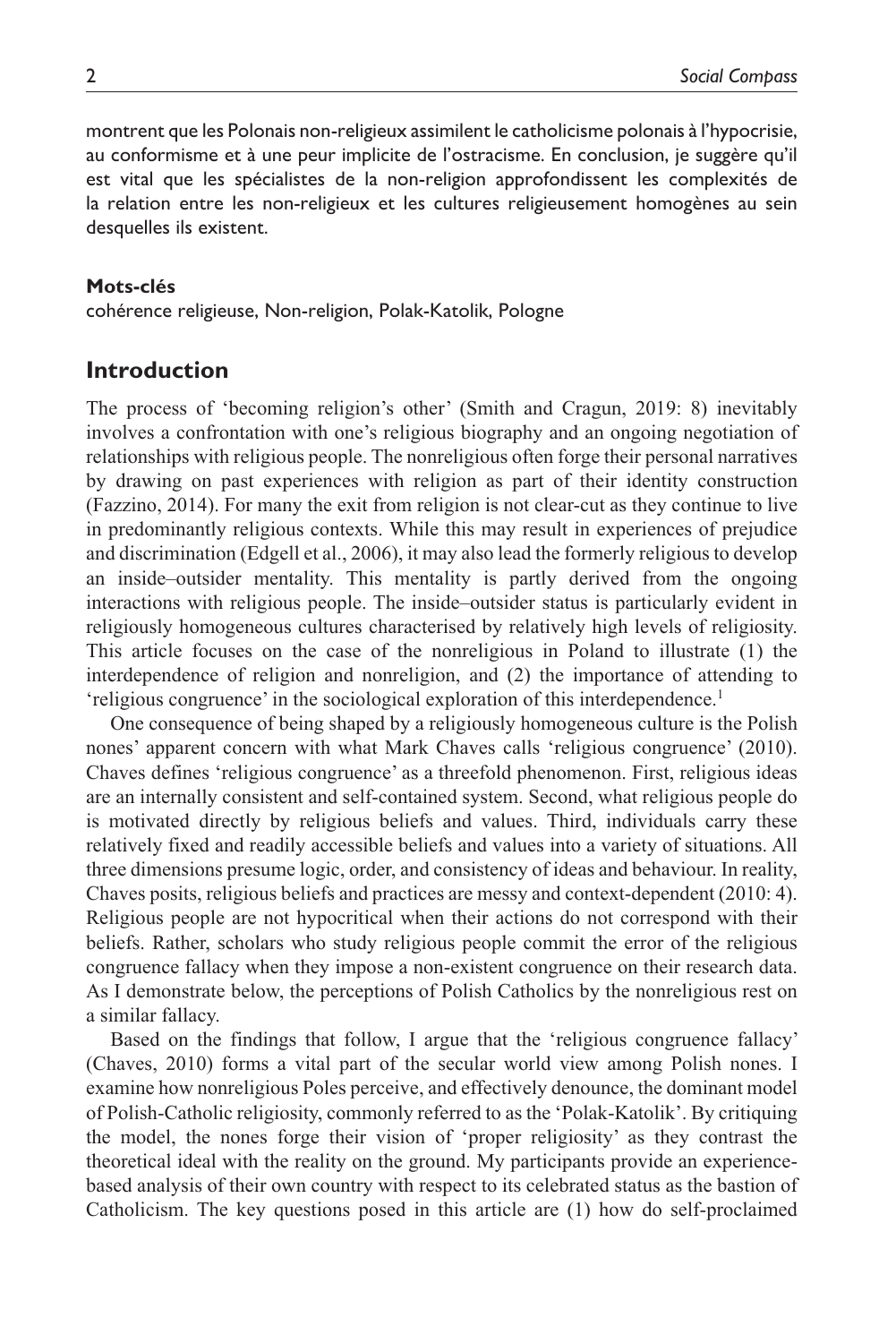cultural deviants read the religious landscape in which they live, and (2) how do they interpret the long-honoured descriptors of Polish Catholicism. I suggest that, by virtue of their status as 'internal Others' (Zubrzycki, 2006: 54) in a mono-confessional Catholic country (Borowik et al., 2013), the nonreligious in Poland function as 'familiar strangers' *par excellence* and articulate what normally remains unsaid. All deconversion narratives necessarily contain the story of the individual's religious background which is in turn situated in a particular religious field. It is important to know how nonreligious Poles make sense of their field because these views and interpretations shape their lives as a nonreligious minority. In addition, the study of nonreligious world views can help us better understand both religion and the commonly held assumptions about the congruence between religious identities, beliefs, and behaviour (Chaves, 2010).

Another reason to ask how the nonreligious relate to the theistic culture of their homeland is that, with the exception of one sociological study of nones as a numerical and cultural minority in Poland (Tyrala, 2014, 2018), no qualitative research on the nonreligious as an umbrella category exists.2 In order to understand better the Polish religious landscape from the perspective of 'inside-outsiders', we must go beyond surveys and opinion polls. The view from the minority sheds light on several aspects relevant to the study of religion and nonreligion in countries characterised by religious homogeneity: cultural religion and its relationship with non-conformists; national identity and religion; and the role of conformity in maintaining cultural myths.

#### **Nones and religion**

Over the past two decades, scholars of nonreligion have addressed the relationship between religious and nonreligious people in a number of ways. Two prominent themes in the study of nonreligion from this angle have been prejudice and discrimination against nones (Cragun et al., 2012; Edgell et al., 2006; Gervais, 2013; Hammer et al., 2012; Harper, 2007), and the construction of nones' autobiographical accounts of deconversion (Fazzino, 2014; Guenther, 2014; Zuckerman, 2015). In both cases, religion constitutes the chief backdrop to the process of crafting secular lives and identities while making sense of the social context in which the process occurs. The religious and the nonreligious exist in 'symbiotic relationships' (Marty, 2014: xi) because they need each other to validate their respective stances. Thus religion occupies a significant amount of space in the personal narratives of 'religious exiters' (Cragun and Hammer, 2011).

These accounts tend to centre around the shortcomings of the exiter's religious tradition. By critiquing religion, the nonreligious enact various forms of 'rejection identity' (Smith, 2011) in relation to theism. For example, in Zuckerman's study of people who left religion, interviewees explained their apostasy through their increasing disillusionment with religious beliefs, the loss of faith in God's intrinsic goodness, or the incompatibility of sexual desire and orientation with their religion's doctrine (2015). Some were prompted to leave their faith because of what Zuckerman terms 'the malfeasance of others' (2015: 90). These individuals rejected religion partly as a result of witnessing hypocrisy, immorality, or malice in the ranks of their community. Similarly, Fazzino's study of former Evangelical Christians highlights the importance of understanding how the non-religious articulate their opposition to religion and mobilise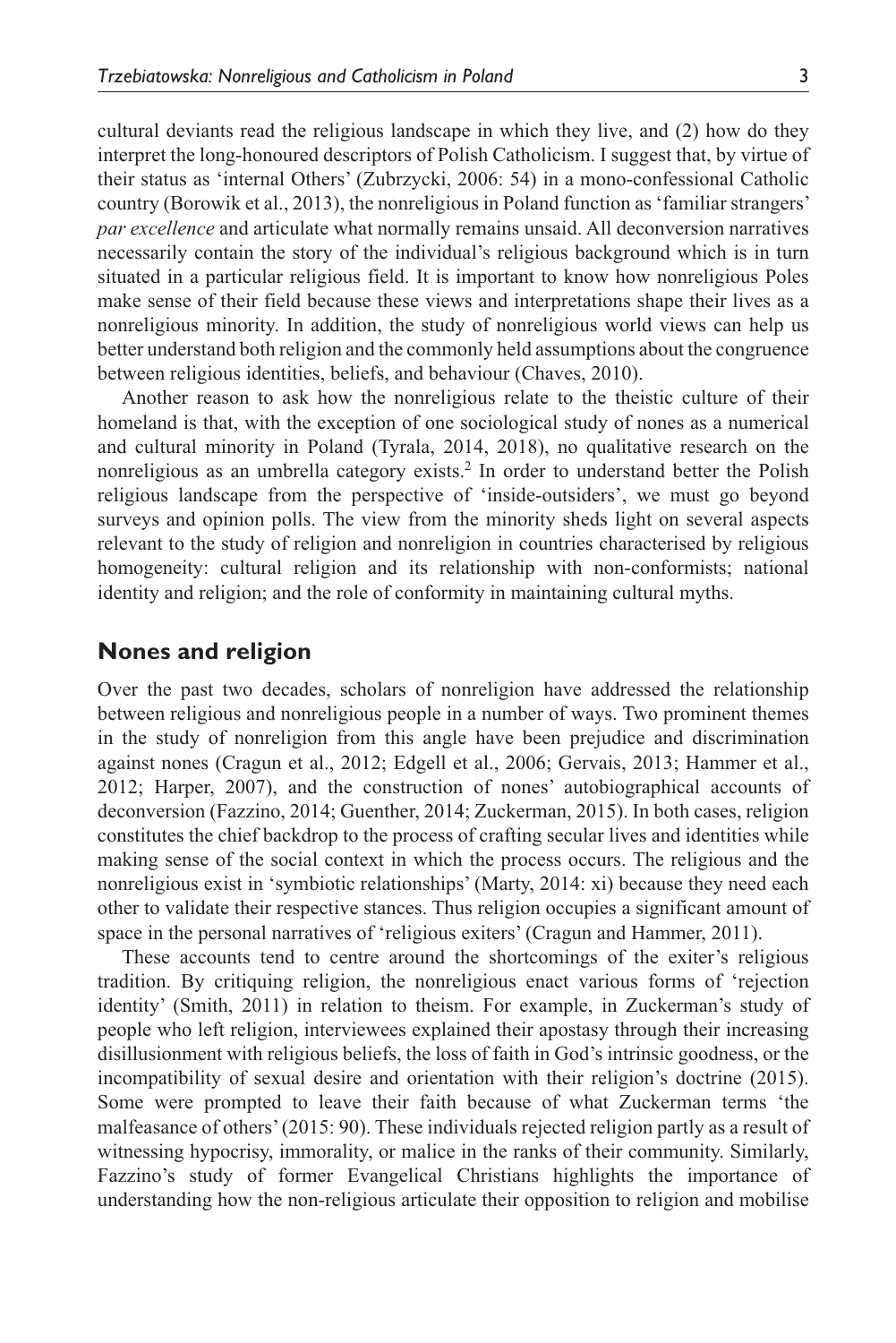it as a resource in life after religion (2014). Fazzino's participants cited the hypocritical behaviour of their fellow Christians as one of the key reasons for leaving the faith (2014: 257). Guenther (2014) shifts the focus from how religious people perceive atheists to concentrate instead on how atheists view religious believers. Her participants saw religious people either as 'innocent victims of predatory religious leaders', or 'narrowminded, tyrannical, and even evil' (2014: 5). The harshest judgement was reserved for the leaders ('evil'), while the followers were described as 'dupes' (Guenther, 2014: 6). The term 'hypocrisy' appears as a trope in several accounts where atheists criticise religious people for nonreligious behaviour. As Guenther points out, in some atheist narratives, 'hypocrisy contributes to the boundary between atheists and believers and is one important difference between them' (2014: 10).

Another way in which nonreligious people dissociate from religion is through demoralising it so as to moralise their own nonreligious selves (Sumerau and Cragun, 2016). Highlighting the apparent inconsistency in religious people's stated beliefs and actions constituted an important part of such strategies. For example, some of Sumerau and Cragun's interviewees noted the conditional nature of religious people's love for their fellow humans, while others recalled judgmental attitudes and a lack of empathy they encountered in their dealings with religious acquaintances (2016: 400–402).

The examples presented above offer a useful illustration of the religious congruence fallacy and the next section of this article sets the scene for the phenomenon in the Polish context.

## **Religion and nonreligion in Poland**

In the second decade of the twenty-first century, Poland remains the most Catholic country in Europe (Pew Research Center, 2018a). In 2018, 92% of those surveyed declared themselves as believers and 50% claimed to practice regularly (Boguszewski, 2018). Most Polish people, including many nonbelievers, continue to rely on the Catholic Church to administer the key rites of passage, such as baptisms, weddings, and funerals (Baniak, 2008; Borowik, 2017). However, Poland's status as the stronghold of Catholicism is increasingly being questioned. In April 2017, the weekly newsmagazine Polityka ran a provocatively titled feature 'Is Poland still a Catholic country?' (Radzikowska, 2017). The article suggests that despite the declarations of faith by over 90% of the population, there is little evidence that Polish people are familiar with, or subscribe to, the basic tenets of Catholicism. Between 2005 and 2013, the percentage of practising Catholics decreased from 58 to 50% (Boguszewski, 2015: 3). Moreover, Polish religiosity is becoming more individualised, selective, and subjectivised (Marianski, 2017: 210). Polish people no longer consider weekly church attendance to be obligatory, nor do they think that the key principles of Catholicism need to be accepted in their totality (Boguszewski, 2013). The Church's own estimates indicate a 2 million drop in the numbers of practising Catholics between 2003 and 2015 (ISSK, 2015). In 2018, the percentage of *dominicantes* (baptised participants in Sunday mass) was 38.2%, and *communicantes* (those receiving Holy Communion) accounted for 17.3% of all Catholics (ISSK, 2020). The relaxation of attitudes to the sacred is also evident in several survey findings. A 2015 poll found that Poles reported being generally comfortable with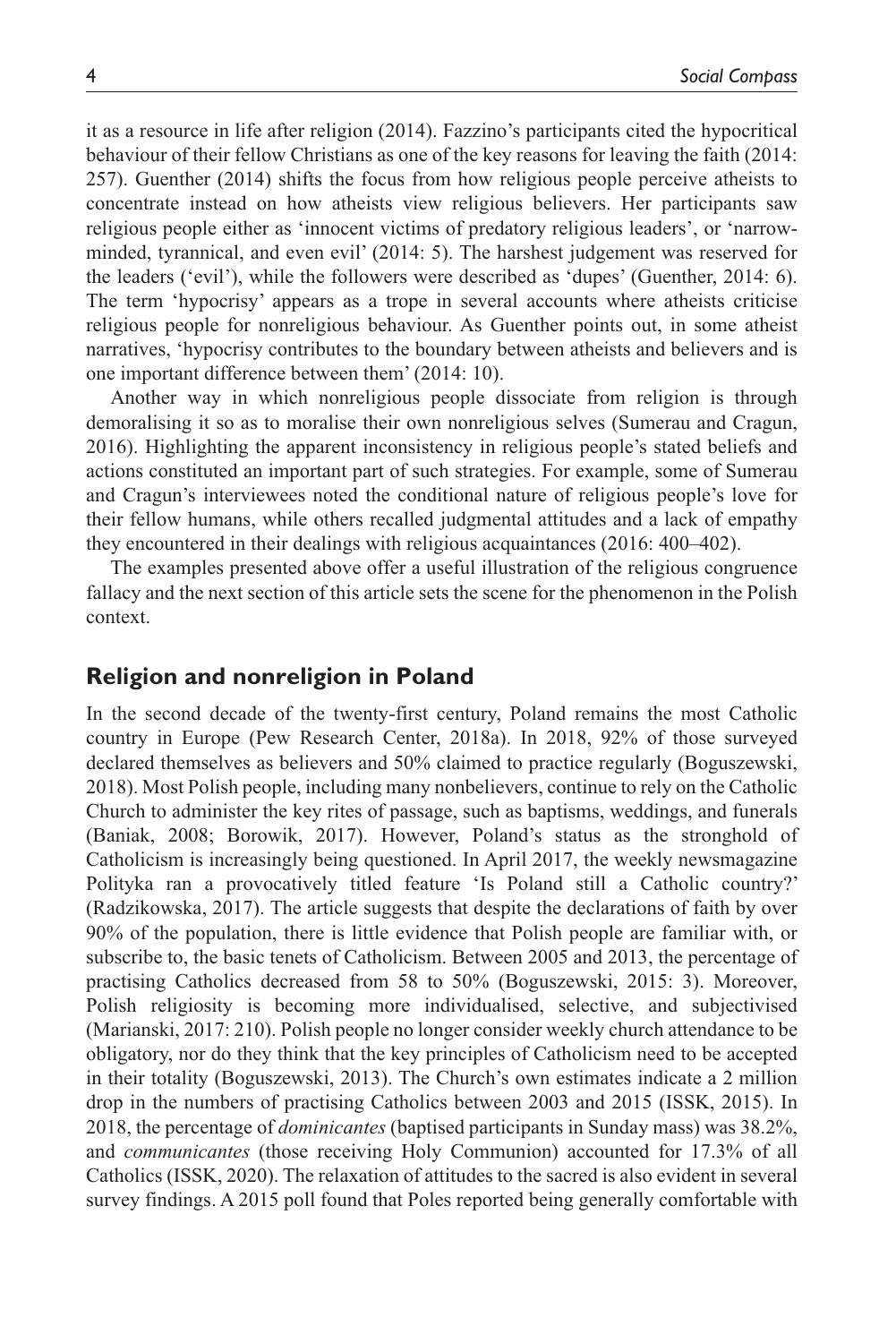shopping (66%) and working on Sunday (59%). Only 19% would be offended by the consumption of meat on Fridays (Kowalczuk, 2015). Moreover, the nation's views on sexual morality depart from the official teachings of the Church. In 2014, 74% saw sex before marriage as morally acceptable, and an even higher percentage, 77%, approved of contraception (Boguszewski, 2014: 12).

Possibly the most significant predictor of future trends is the decrease in religiosity among young people. In 2015, 15% of 18- to 24-year-olds declared non-belief, and 44% attended mass, as opposed to 51% in 2005 (Boguszewski, 2015: 8). Similarly, the Pew Research Center's report from 2018 showed that the gap in religiosity between the young and the elderly in Poland was one of the two largest in the world, with only 16% of under 40s claiming religion was very important, as opposed to 40% of the older cohort (Pew Research Center, 2018b: 2).

Despite the shifts, the number of nones – Poles who do not identify with any religion – remains relatively low: between 3 and 8% (Boguszewski, 2013: 3; 2018: 1). In keeping with trends identified in other populations, the biggest growth in nones has occurred among the 18–24 age cohort, urban dwellers, those with higher education, and those whose economic status is higher than that of their religious and very religious counterparts. 63% of Polish nones are men, and 37% are women. Of all the nonreligious only 36% categorically deny the existence of God, 24% believe in a higher power of some kind, and 6% say they mostly believe in God (Boguszewski, 2013: 18). Only 25% of all nones could be described as atheists, if by atheists we mean those who categorically deny the existence of God and possibility of an afterlife. Nones' values resemble those of most Poles. Family and health were the most important aspects of life for the majority of those surveyed (73 and 64%, respectively). Despite having a lot in common with their Catholic counterparts, nones in Poland inevitably function as a numerical and cultural minority. Their cultural minority status is rooted in the fact that their world view, and resulting life choices and behaviour, tend to be at odds with the Catholic mainstream (Tyrala, 2018). Consequently, the Polish nones might engage in impression management to avoid stigmatisation and ostracism. While the minority status is not the central focus in this article, it is evident to different degrees in the data presented below.

## **The Polak-Katolik3**

The now axiomatic nexus between religion and national identity in Poland began to take form only in the nineteenth and twentieth centuries (Piwowarski, 1982; Porter-Szucs, 2011: 8; Zubrzycki, 2006: 219). Until the second half of the nineteenth century, Poland had been characterised by religious and cultural pluralism. It took until the inter-war period (1918–1939), when Poland became independent, for the fusion between Roman Catholicism and Polishness to be fully articulated by nationalist ideologues. The model of 'Polak-Katolik' was at the heart of the process of 'the nationalisation of ethnic Poles' whereby Catholicism was explicitly tied to national identity in the political and the religious spheres of life (Zubrzycki, 2006: 55). It is then that the phrase entered public discourse as if to reflect the eternal truth about Poland. However, the myth is based on a tautology: 'a Pole must be a Catholic because without Catholicism a person can no longer be a Pole' (Porter-Szucs, 2011: 7). The equation of national identity with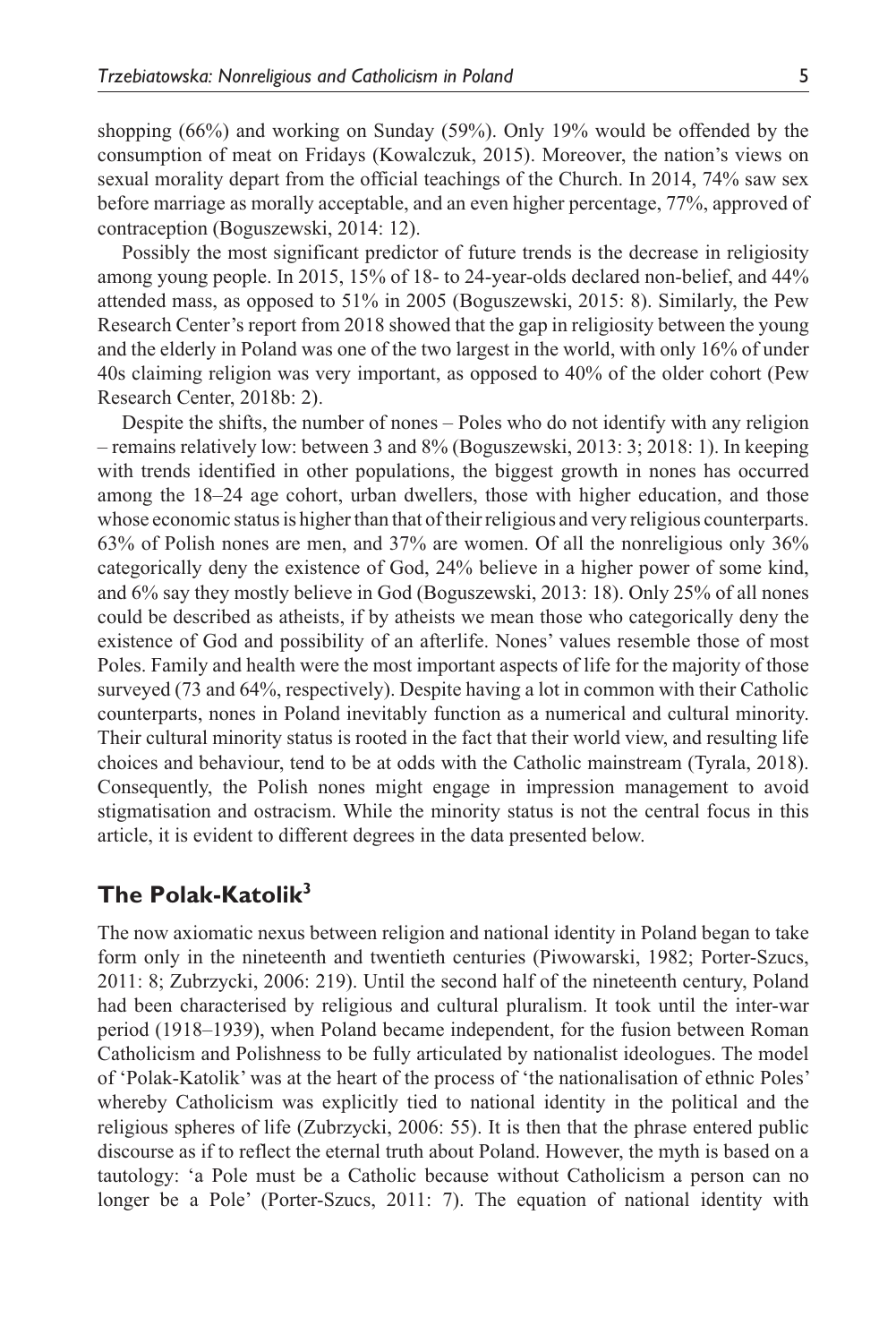Catholicism had consequences for identifying the enemy within, as well as without, Poland. In the inter-war period, Jews were labelled as the cultural 'other' in relation to the rightful owners of the state: Polish Catholics.

The narrative of the Polak-Katolik did not go unchallenged by secular fractions and there was no agreed upon definition of the model in the twentieth century. The consequences of promoting the ideal extended beyond mere symbolism. After WWII Poland became almost fully ethnically homogeneous, and the politics of polonisation impacted on the status of the existing minorities (Mironowicz, 2000) which inevitably occupied the lower rungs of the ladder of 'hierarchical pluralism' (Pasieka, 2015: 35). The ethno-religious narrative of Catholic Poland was no longer contested (Porter-Szucs, 2011; Zubrzycki, 2006: 62). The image of the Polish Catholic was further strengthened during the years of Communism (1945–1989). Poland was subsumed under an ostensibly atheist Soviet regime which promoted scientific atheism complete with rituals and ceremonies. Catholicism was continuously mobilised to oppose the atheist Soviet state and the Catholic Church became an autonomous guarantor of Polish identity confronting an alien power. As the only source of national identity, religion was further welded to Polishness. Post-1989 transformation saw religious values brought to the forefront in discussions over the shape of the public sphere, and the equation of Pole and Catholic was part of this process (Borowik, 2017: 316). At the same time, othering discourses have functioned to draw a clear line between 'us' and 'them' (Porter-Szucs, 2011: 34).

The historical complexity and relative youthfulness of the stereotype of Polak-Katolik continue to shape the prevailing discourses of 'real Polishness' in the twenty-first century. In 2016, 64% of Poles claimed being Catholic is important to being truly Polish (Pew Research Center, 2017). Making sense of the model through the eyes of those who do not fit it provides a key to the understanding of the place the nonreligious occupy in their homeland. The Polak-Katolik's historical function has been to draw a symbolic line between the right and the wrong ways of being Polish; yet a careful analysis of the origins of the stereotype reveals its relative fragility as the supposed primordial essence of Polishness. As Porter-Szucs puts it, 'the equation of Pole with Catholic [ . . . ] is supported by *a deeply ingrained but highly selective telling of national history*' (2011: 3).

A successful upholding of this version of national history requires silencing the competing narratives in public discourse. Nonreligion embodies this narrative of Polishness because it does not neatly fit into the ethno-religious model of the Polish Catholic. This is what places the story of nones in the larger context of the country's religious diversity. Non-Catholic religions present in Poland historically are not construed as Polish because 'religious diversity can exist *in* the nation, but it cannot be *of* the nation' (Porter-Szucs, 2011: 4). Simply put, being nonreligious in Poland, just like being a Protestant or a Jew, could be seen by some as tantamount to betraying one's nation.

Moreover, Polish Catholicism is practically synonymous with the national Church. The ruling political party, Law and Justice, emphasises the key role of the Catholic Church in public life and maintains a close relationship with a proportion of the Church hierarchy.<sup>4</sup> The relationship between politicians and the Church is mutually reinforcing: Catholic values are frequently mobilised to strengthen the political message, and the Church hierarchs endorse the party's moral conservatism. The party's leader, Jaroslaw Kaczynski, has publicly stressed the Church's in shaping the morality of all Polish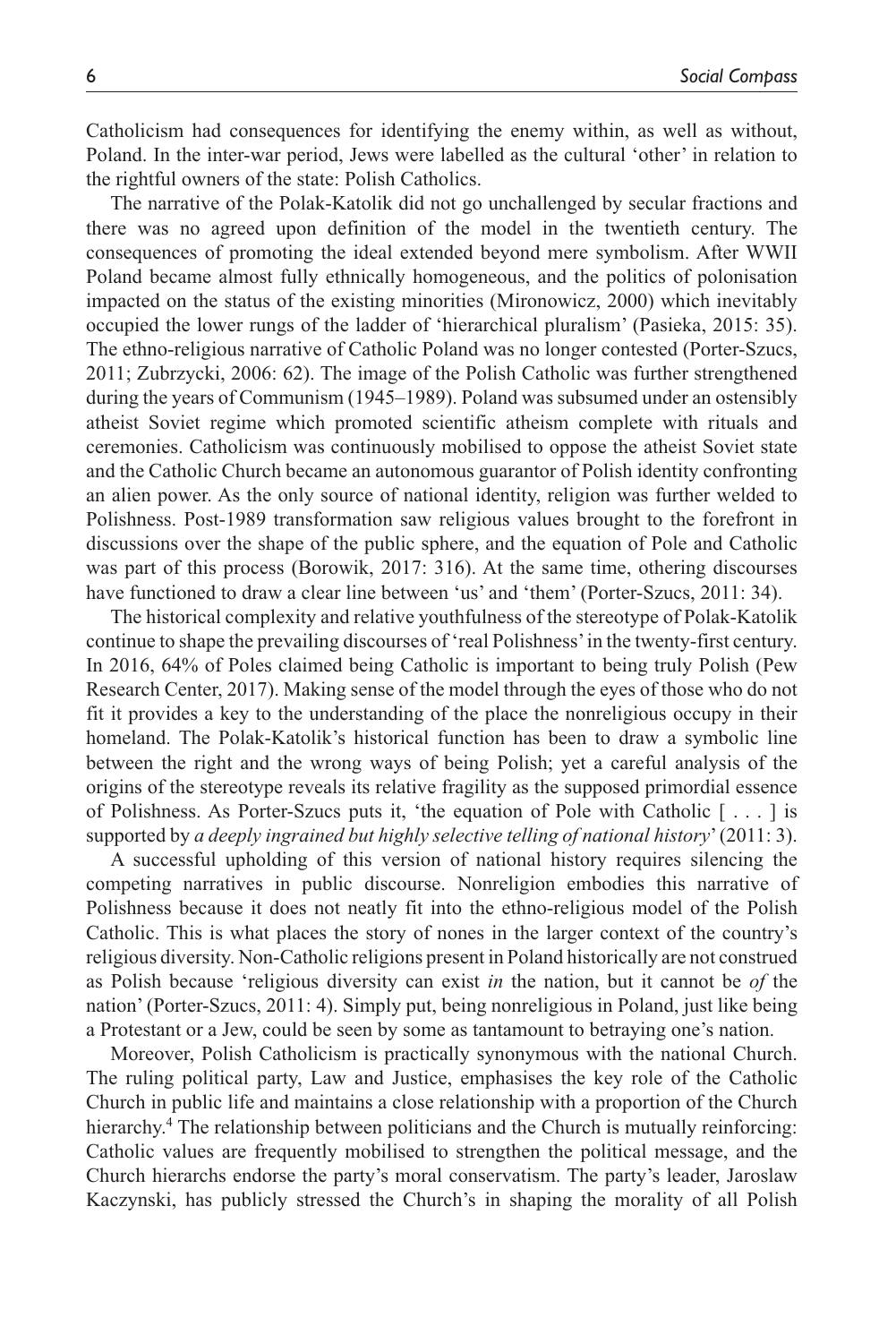citizens, and explicitly presented the act of defending the Church as one's patriotic duty. In several public speeches he pronounced that 'there is no Poland without the Church. [...] A hand raised against the Church is a hand raised against Poland' (Kondzinska, 2019; Wilgocki, 2015). This bond between religion and the nation inevitably frames the interactions between the nonreligious and religious Poles.

## **The study**

This article is based on data from in-depth interviews ( $N = 60$ ) with self-identified nones in Poland. The study was concerned with lived nonreligion in an ostensibly religious cultural context. Research was carried out over 12months (January–December) in 2018 in the four largest cities in northern, central, and southern Poland.<sup>5</sup> The project was advertised through both formal and informal networks. First, the existing contacts in the four cities placed adverts on social media and on bulletin boards in local cafes, pubs, and university buildings. Second, snowball sampling with multiple starting points was employed to minimise the problem of homophily (Patton, 1990). The sole criterion for inclusion in the sample was that potential participants identified as 'nonreligious'.

As I was chiefly interested in ordinary 'everyday' nonreligion, political activists and public figures were excluded from the sample. None of my participants in the final sample considered themselves activists, which makes them an example of a 'concealed population' (Morgan, 2008) due to their relative lack of engagement in political movements related to nonreligion. Setting the limits of the concept is a frequent challenge for those researching nonreligion; defining the nones is riddled with complications (Lee, 2015; Smith and Cragun, 2019). The fuzziness of the term was reflected in the characteristics of the sample. All of the participants in this study unreservedly subscribed to the general label 'nonreligious' but their interpretations of the term varied greatly. Of the 60, 53 had been raised 'traditionally Catholic', and 7 claimed their family households were nonreligious despite all the members having been baptised and some having completed the key rites of passage (First Communion, confirmation, and church weddings). Thus, all the interviewees possessed an ethno-Catholic habitus which shaped their interpretation of nonreligion. This implicit knowledge produces a unique understanding of the conceptual boundaries of nonreligion.

While for some participants nonreligion meant clear-cut atheism (defined as a lack of belief in the existence of any deities), for others it included 'passive Catholicism' which they also deemed typical of a large percentage of the Polish population. They defined 'passive Catholics' as those raised in Catholic families who continue to participate in Christmas and Easter, but who do not believe in God.<sup>6</sup> Overall, of the 60, 10 identified as atheists (5 of those considered themselves 'militant'), 13 as 'spiritual but not religious', and the remainder used a variety of terms such as 'nonreligious', 'nonbeliever', 'humanist', and 'passive Catholic' interchangeably throughout the interview. Those 37 participants struggled to find one label to describe their position vis-à-vis religion.

The youngest interviewee was 24 and the oldest 75. The sample was relatively balanced in terms of gender with 28 female and 32 male participants. However, it was strongly biased in favour of the highly educated: 58 out of 60 participants had a university degree, some had several, and 5 held doctorates in medicine, law, psychology, history,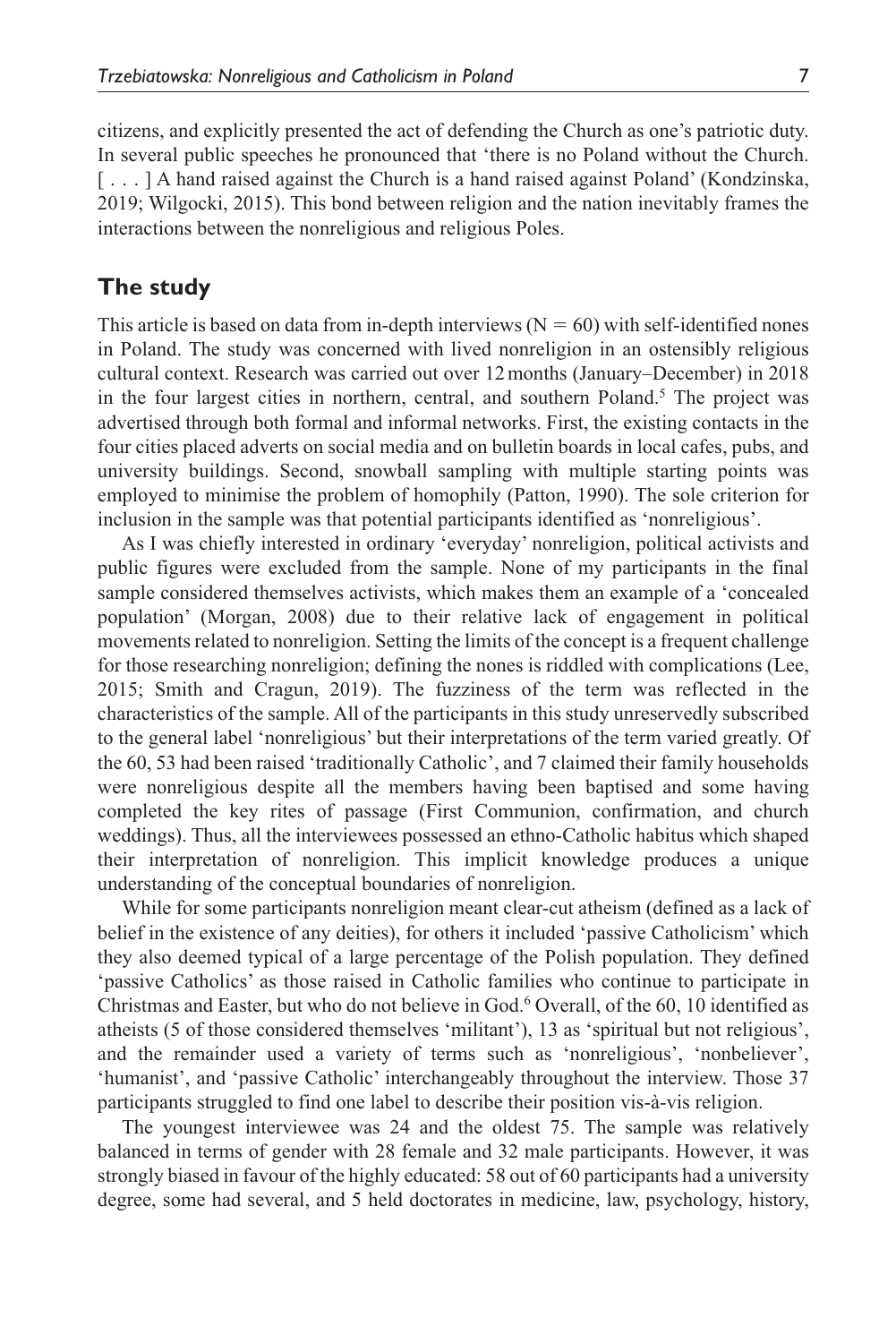and linguistics, respectively. They worked in a wide array of professions, including musicians, surgeons, massage therapists, counsellors, private business owners, translators, journalists, firefighters, shop assistants, and event organisers. Of the 60 interviewees, only 3 had carried out the act of formal defection from the Catholic Church, while 15 were considering commencing the process at the time of the research.

Interviews took place in a variety of locations ranging from the participants' homes, through workplaces, to public spaces. Fifty were digitally recorded. Interviews lasted 90minutes on average. They were conducted in Polish, transcribed, and translated into English prior to analysis. The interview schedule comprised three broad themes: everyday interactions in public and private spaces; the relationship between national identity and religious affiliation; and moral values. This article draws on one of the key findings identified during the discussion of both everyday interactions, and religion and national identity. The theme could be loosely classed as the nones' reflections on the concept of the Polak-Katolik. Crucially, the vast majority raised the topic spontaneously as we discussed religion in Poland.

## **Nones and the Polak-Katolik**

The term 'Polak-Katolik' appeared spontaneously throughout the interviews. My interlocutors focused mostly on questioning the existence of the model, so often cited as the defining feature of Polish society and a shorthand for any discussion of Polishness. Many used the phrase 'some Catholic he is' ('taki tam z niego katolik') when describing their compatriots' approach to religiosity. The phrase sounds particularly dismissive in Polish as it implies that the person is not what they claim to be. Paradoxically, this disdain was not motivated by strong objection to religion per se, but by a profound dislike of hypocrisy and passivity which the nones observed among the general population. Despite being nonreligious themselves, they expected religious integrity from Catholic Poles who claimed the label in surveys, and in everyday conversation. The findings can be divided into three separate but inter-related themes: myth, hypocrisy, and the fear of being different.

## *Myth*

The interviewees described Polak-Katolik as a cultural myth detached from lived reality. The participants' accounts were emotionally charged, as was the vocabulary they used. Jacek (60) dismissed the model as irrelevant to the majority of Poles:

The Polak-Katolik model is absurd. It's a myth which describes maybe 25% of Poles who are hardcore Law and Justice voters. The rest are normal and don't care.

Jacek untethered religiosity from national identity as he interpreted the Polak-Katolik as a symbol of political preference rather than an all-around identity. He demarcated the boundary between the normal and the abnormal, suggesting that explicit identification with the Polak-Katolik was unusual. Andrzej (42) further illustrated the nature of the myth: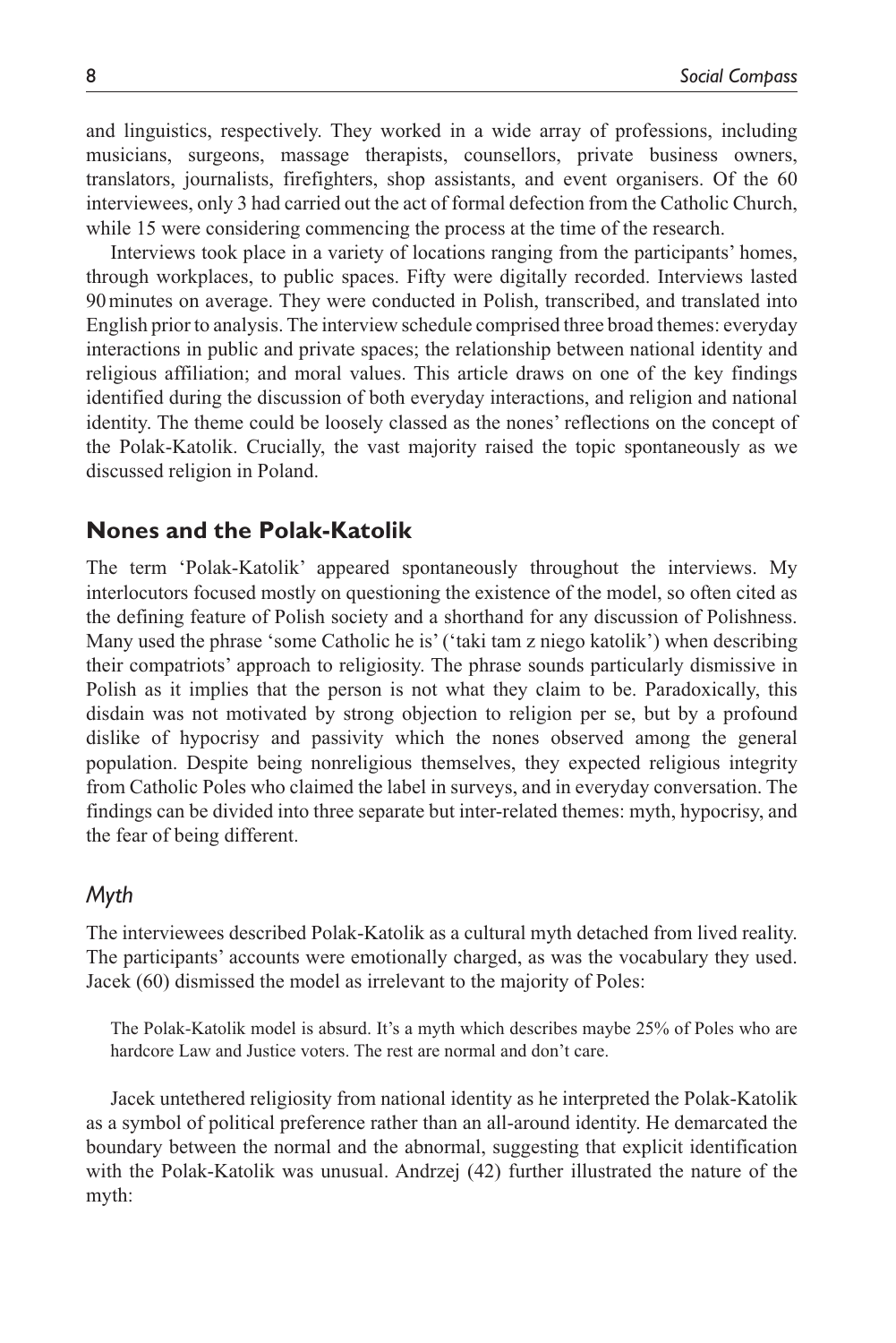In the public sphere, the Polak-Katolik is emphasised and useful for both the Church propaganda and the political propaganda. It's a bit like forcing people into this pre-formed shape. In reality, the Polak-Katolik could describe maybe half the nation who adhere to only some tenets of the faith.

While Andrzej was more generous in his assessment of the percentage and the characteristics of Polish Catholics, he noted the entanglement of the Church and political interests in the promotion and imposition of the model on the nation. Andrzej suggested that even those who fit the model hardly meet the basic criteria because their Catholicism is selective. Pawel's (34) reading differed. He believed that the Polak-Katolik was real because it had 'real consequences'. The model 'used to be a strong core around which to wrap Polishness when there was nothing else. It was useful for the Church but also for the people who wanted to preserve their national identity'. Bartek (29) was more concise yet: '[Polak-Katolik] is useful for people who perceive the nation as a religious thing. The rest of us have to put up with this'. Like Pawel, he appreciated the functionality of the ideal for those with a more religio-national identification but, like Jacek, he distinguished between them and 'the rest' forced to tolerate it. Similarly, Grazyna (57) claimed that the myth of Polak-Katolik had been 'usurped by the Catholic Church and the politicians. It is the dominant narrative of national identity and patriotic discourse in Poland'. Despite her disapproval of conspiracy theories, she thought the incorporation of Catholic symbols into the patriotic narrative was a deliberate strategy by those in power. The myth is invoked whenever something needs to be reaffirmed. Radek (44) echoed Grazyna's view:

Religion is used instrumentally because of this sentimental attitude which prevails in Polish society. 'I am Polish, therefore I am Catholic'. This narrative implies that if you don't believe, you're not a Pole. I realise it's a simplification but it does exist in the public discourse.

Grazyna, Radek, and others spoke at length about Law and Justice voters and the Church's active involvement in politics. Two interviewees gave a more nuanced view of the Polak-Katolik as internally plural and largely rooted in folk beliefs. Kuba (42) objected to the notion of 'a zero-one religious identity'. Rather, 'some people are Catholics but they disagree with the Church's involvement in politics, others support everything the Church says. There are many shades of Catholicism'. According to Szymon (25) 'there's no such thing as monolithic Catholicism in Poland. The most popular type is the cultural, folk version where people think Virgin Mary is part of the Holy Trinity'. It is clear from the extracts above that, regardless of whether the Polak-Katolik accurately reflects the religious lives of Poles, the nones thought the concept served as a vessel for nationalistic propaganda by the government and the Church alike. This theme highlights the symbolic use of the model but how is the symbol enacted in practice by those it encompasses? My interviewees believed the inconsistency between theory and practice was the chief problem with the average Polak-Katolik.

## *Hypocrisy*

Hypocrisy is the act of pretending to be someone one is not. It is common for apostates to charge their former religious communities with hypocrisy – a phenomenon termed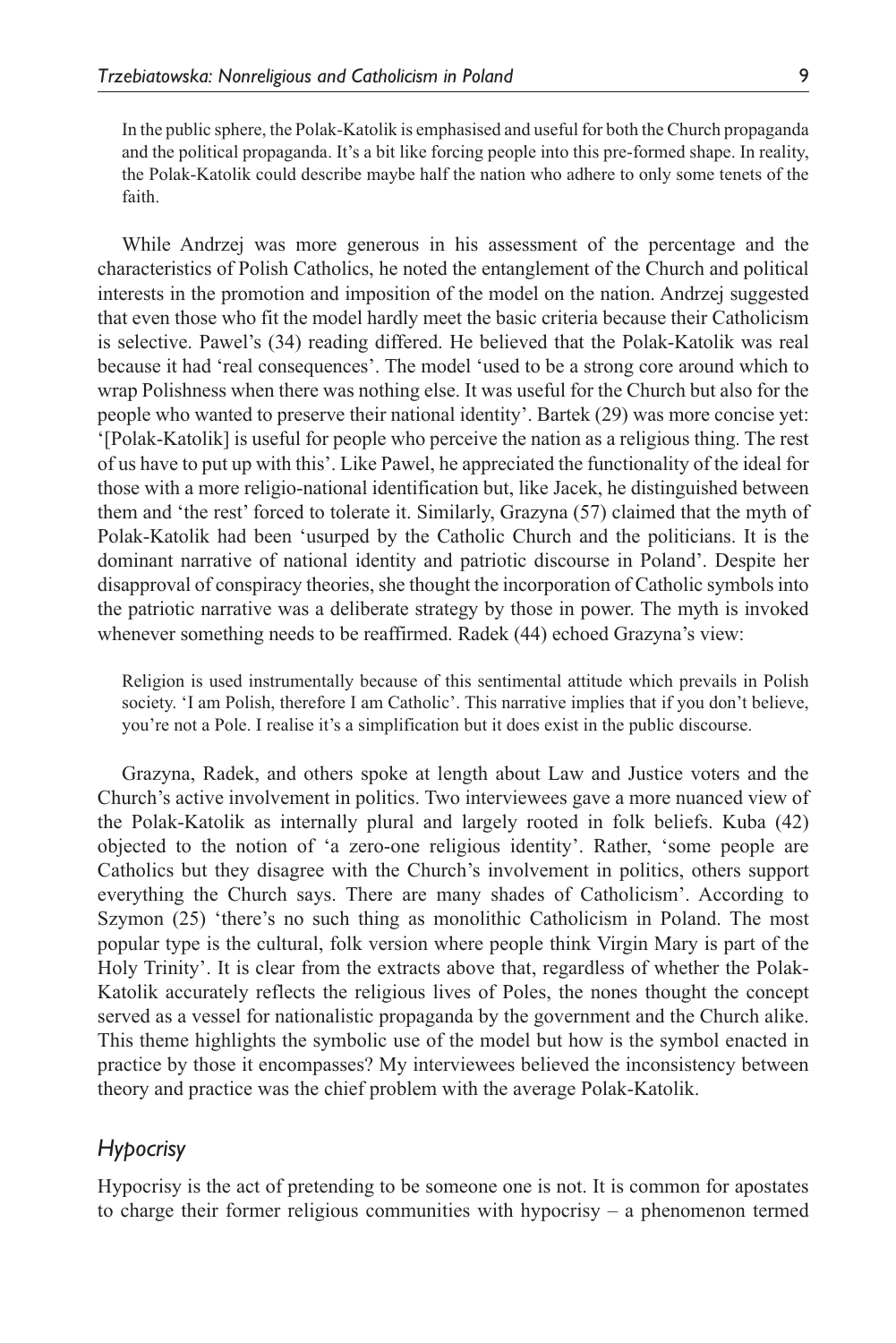'the classic heretic's excuse' (Meadow and Kahoe, 1984: 350). But it is equally common for the religious to accuse their co-religionists of not being truly religious as a means of elevating their own piety (Moberg, 1987: 4). The Polish nones occupy a space between the heretic and the holier-than-thou: they share features of both but do not belong in either camp. They are not religious themselves, but they object to the hypocrisy of ordinary Polish Catholics. Despite the relative unimportance of Catholicism in their private lives, they comment on the religious integrity of their fellow Poles. For instance, for Karolina (38) the pairing of 'Polak' and 'Katolik' was 'offensive to both the Catholics and the nonreligous in Poland because it's a caricature'. She explained the dissonance between the theoretical model and everyday practices of a typical Polish Catholic as follows:

[The Polak-Katolik] likes Christmas because it's a family tradition, not because it's a church celebration. In small towns the Polak-Katolik goes to church to keep up appearances so the neighbours do not gossip. In big cities, nobody cares.

Karolina identified several elements which add up to a fuller understanding of the dynamic between Polishness and Catholicism. Polish Catholics engage in rituals for social, not religious, reasons but the key driver is group pressure and the risk of ostracism. This risk is virtually non-existent in large urban centres where anonymity renders the pressure largely irrelevant. The Polak-Katolik fades away with the lessening of social monitoring. However, there is another way of enacting the myth. The average Polish Catholic is a nominal entity because they neither engage in a 'holy masquerade' (Moberg, 1987) of performing pious religiosity, nor do they oppose it. Dominika (52) described her parents as nominal Polish Catholics who 'will never say they're nonbelievers but they don't go to church, and they don't like how the Church interferes in politics'. Indeed, the Church's political involvement is highly unpopular. In 2015, 84% disapproved of priests telling Catholics who to vote for and 50% felt uneasy about the Church taking a stance on subjects discussed in parliamentary debates (Boguszewski, 2015: 3).

Thus far, two practical definitions of the Polak-Katolik emerge from the interviews: one of Polish people who vote for the right-wing, Church-backed political party and hinge their national identity on Catholicism, and the other one of the average Polish individuals, like Dominika's parents, who could be described as nones, except they would never adopt the label themselves. Agata (30) outlined further complications which others also hinted at: 'the trouble with it is that people do not have good role models'. She associated the demise of 'genuine Catholicism' with the deaths of moral authorities such as Pope John Paul II (1920–2005), and priest and philosopher Jozef Tischner (1931–2000). Similarly, Wojtek (29) emphasised the superficial nature of Polish Catholicism and the selective attitude of Polish people to the practice of their own religion: 'the Polak-Katolik doesn't really exist. Polish Catholics seem confused. Someone will go to church all the time but also live with a boyfriend without marriage, or eat meat on Fridays'. The inconsistency Wojtek highlighted may be vexing to some, but Polish Catholics rarely question the authenticity of another person's beliefs. The theme of passivity and indifference towards faith recurred throughout the interview material. Aga (42) said,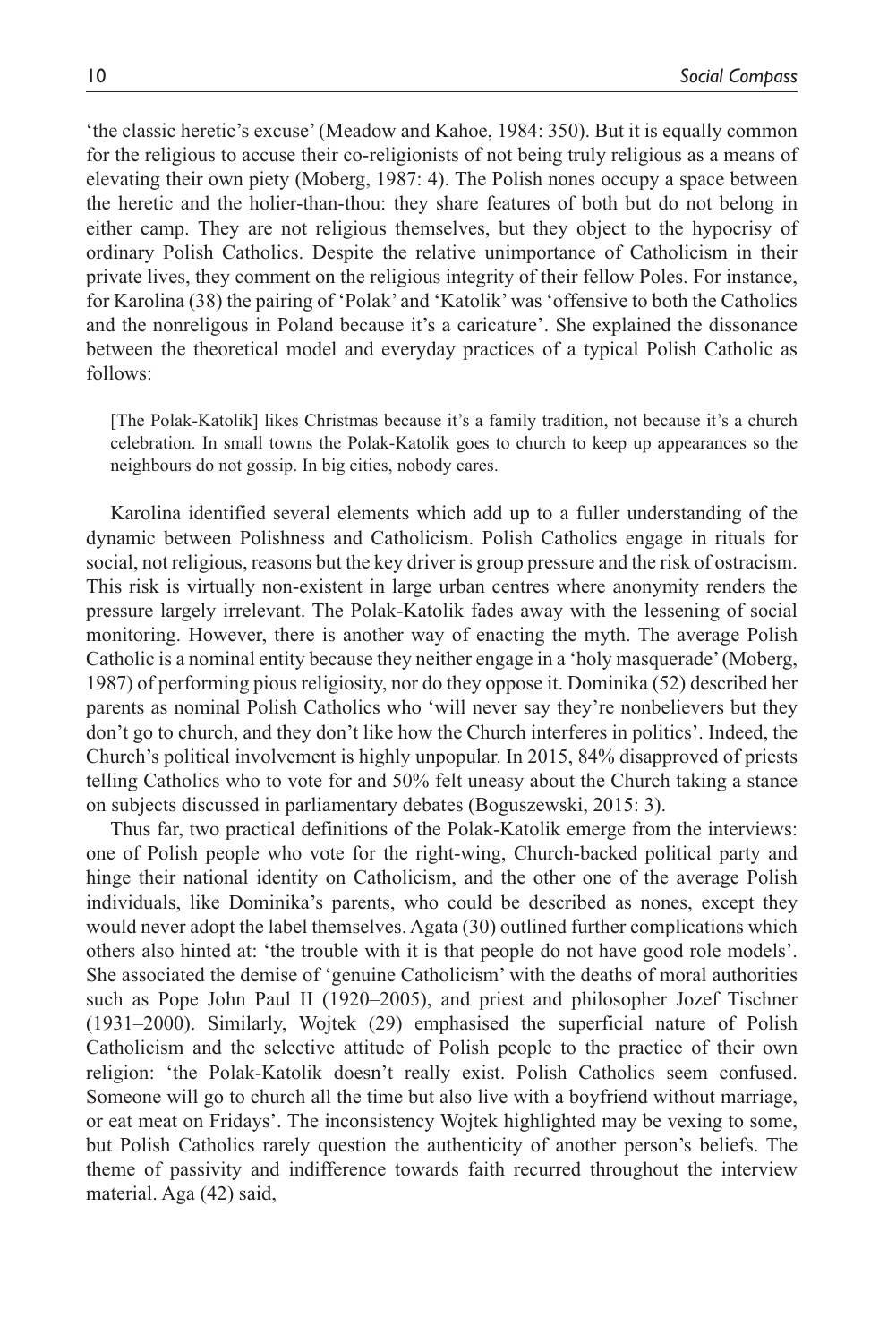Polish people don't particularly care if you believe or not. But in my family home we never hoovered on a Sunday, even though my dad is a staunch atheist! Because

'what would the neighbours say'? It's a very Polish trait: keeping up appearances. That's why the Polak-Katolik persists.

Both Aga's and Wojtek's views are consistent with the survey evidence on Polish people's attitudes to the sacred and profane presented earlier on. Evidently, the nones in this study found problematic what the general public claim they do not.

## *Fear of being different*

In religiously homogeneous societies, it is difficult to distinguish between faith and social conformity. This is the case in Poland where Catholicism saturates culture to such an extent that the boundary between the secular and the sacred is blurred. Religion is carried on the wave of conformity and Polish culture is '"impregnated" with religion' (Strassberg, 1988: 353). The nones often cited 'the universal fear of being different' (Grzegorz, 47) as the reason for the persistence of the Polak-Katolik. This is where Poland resembles the findings in some US studies where the fear of stigma is a common concern among the nonreligious generally, and atheists in particular (Cragun et al., 2012; Edgell et al., 2006; Gervais, 2013). For nonreligious Poles, the Polak-Katolik is the product of conformity to the cultural, but not necessarily religiously based, norm. Many respondents offered creative metaphors to illustrate the lack of substance in the model. Maja (41) compared the Polak-Katolik to 'a hollow eggshell, you know like the ones you paint at Easter. It looks like an egg but it's not'. She added that this emptiness is reflected in the 'automatic and unreflexive' engagement in religious rituals. Misiek (44) defined the Polak-Katolik as someone 'who does everything religious as a habit. Wedding is automatically in church. A child is born, we have a christening'. Most participants provided a variation on this theme. Przemek (39) explained, 'The Polak-Katolik goes to church because it's how things should be. My atheist friends have been pressured into doing things because what will everyone say if you don't?' In his view, many people conform to avoid unnecessary trouble, even if they identify as atheists. Yet again, the Polak-Katolik model is presented in secular and cultural terms where the *sensu stricto* religious component is irrelevant. When we talked about Polish religiosity, Darek (47) laughed,

What's there to talk about? A high percentage of Polish Catholics are Catholics the way I was a Catholic for 25 years: because it was the done thing, because you wanted to fit in, because everyone expected you to do the religious things. I did it to stop my mother from nagging me.

What the nones understood as hypocrisy could be subsumed under the general umbrella of cultural religion (Demerath, 2000), continuously reinforced by the public presence of Catholicism, but also by the immediate social circles. Such socio-cultural Catholicism means that tradition legitimises beliefs and values, not the Church's teachings per se.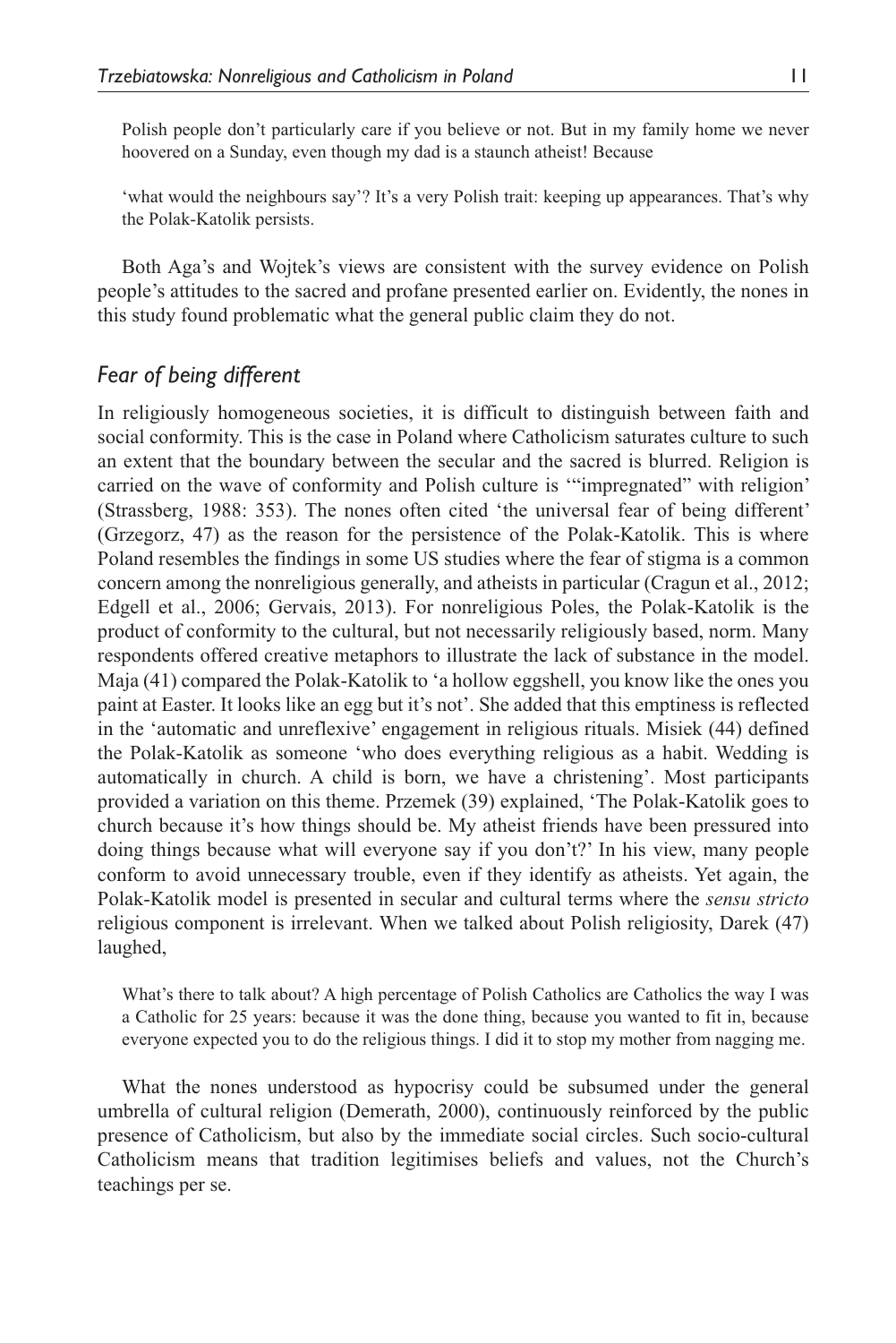While the significance of family pressure featured strongly in all the interviews, Magda (53) provided a particularly vivid example. Her friend, a GP in a small town, baptised her baby: 'only because granny insisted. Granny insisted because she worried about what people would say. She never goes to church but it's a small community, so people would be asking questions'. Another interviewee, Paulina (35), neatly captured the normative essence of Polak-Katolik thus: 'it's a deeply rooted obsession with being like everyone else, not deviating from the norm. It's conformism, it's just convenient'. The pressure to participate in rituals emerges as the primary building block of the Polak-Katolik but the participation is mostly passive and unreflexive. Paradoxically, as Radek (48) put it, 'the Polak-Katolik finds it easier to participate than to reflect. As a nation, we are fake Catholics'. This 'fake' Catholicism manifests itself most vividly when participation in the key rites of passage comes under public scrutiny. Martyna's (30) husband's family were vociferous critics of the Church who never attended mass or prayed but:

When we did not baptise the baby, they gave me a sermon about the importance of Catholic baptism! Suddenly they had a problem: 'what if something happens to the baby?' I guess they meant death. Baptism is like insurance for them. It's keeping up appearances.

When Dagmara (34) talked about her understanding of Polak-Katolik, she offered a story which she introduced as 'a meme version of Polak-Katolik which sums up Polish religiosity'. Shortly after she had had a baby, a taxi driver asked her about baptism. Dagmara truthfully replied that she did not plan on baptising her baby. To her surprise, the taxi driver praised her for not 'wasting money on a party for other people' but he also issued a warning: 'these days those priests are so malicious and greedy that if you don't baptise the baby, they won't let her have her First Communion'! The anecdote paints a picture of the Polish Catholic other interviewees alluded to: someone suspicious of the Church and its representatives, yet also mindful of the social forces larger than one's personal convictions. It also illustrates the fragility of the symbiotic relationship between the 'nones' and the cultural Catholicism. As Pasieka demonstrates in her study of minorities in rural Poland, non-Catholic minorities are accepted as long as their existence 'does not infringe on the idea of the Polish – Catholic bond as natural and special' (2015: 58). The example above fleshes out the paradoxes of the model of Polak-Katolik, and the delicate balancing act performed by the nonreligious in daily interactions.

The Catholic ritual, with its norms and customs structuring both the life stages and the calendar year, has become so firmly inculcated into everyday life that it is practically impossible to separate the sacred from the secular in the Polish context. The leitmotif of unreflexive and passive participation in tradition frequently recurred in the interviews. Anna (39) felt that 'a lot of Polish people more or less participate in the Catholic circus because they don't want to be talked about as different'. This habitual religiosity comfortably coexists with anti-clericalism. Stefan (29) revealed: 'I know anti-clerical people who go to church every Sunday. I don't understand it'. In his view, Polish Catholics are 'seasonal conformists' who perform religiosity for social reasons (Laniel, 2016: 376). The normative power of the Polak-Katolik is most evident when the model becomes mobilised when the status quo is threatened by difference. One such instance is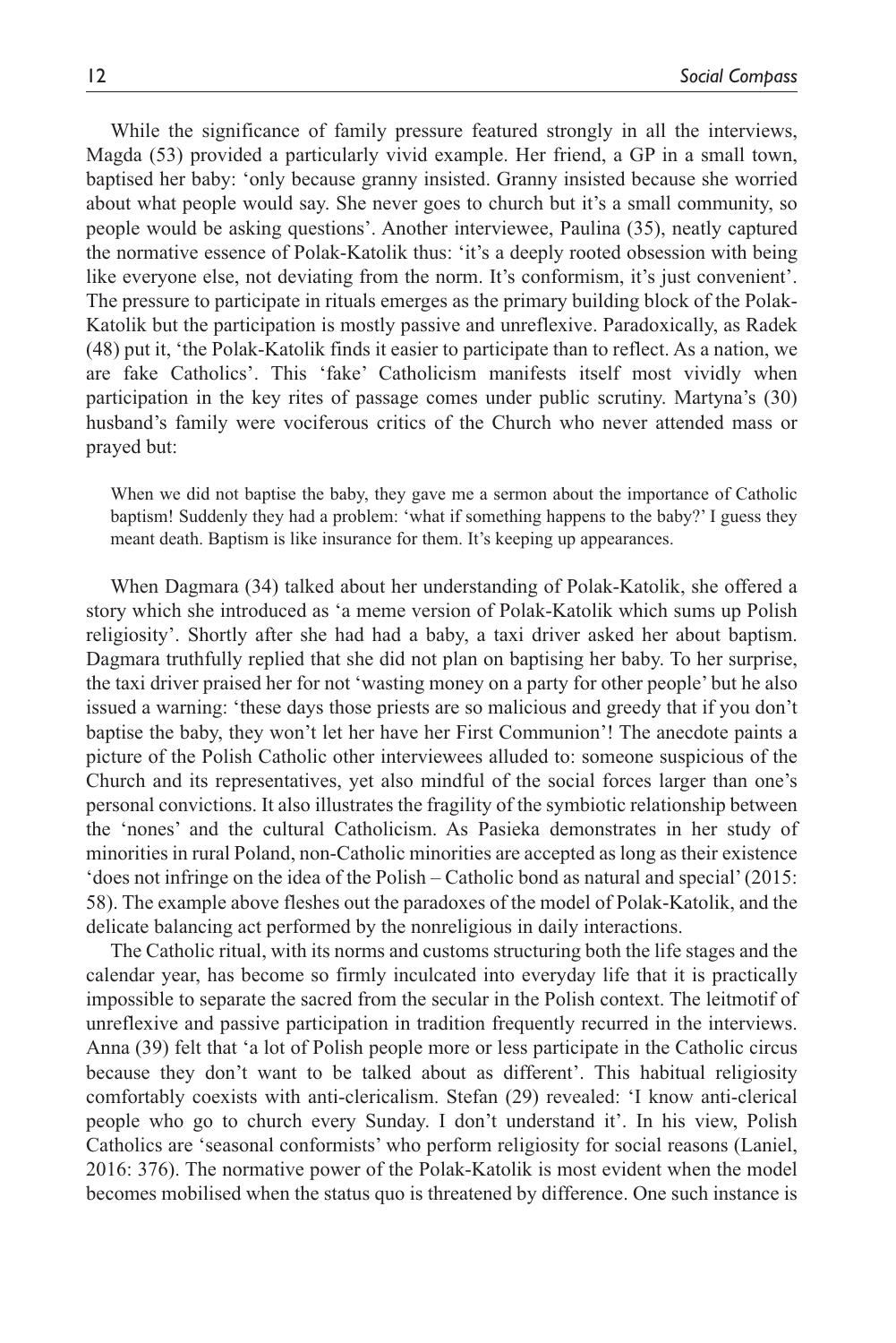a departure from tradition, such as church weddings and baptism described above. Another is difference understood more generally. As Krystyna (28) explained,

Catholics in Poland are fine until someone is different, and then it starts. You know, the hatred and bile. So, whoever is different is the enemy: a homosexual, a Jew, and a non-Catholic.

Krystyna collapsed several characteristics into what could also be understood as the Other.<sup>7</sup> Catholicism is not the defining normative ingredient here but it is tied up with ethnicity and sexuality. The ideal Polak-Katolik is a conforming heterosexual Christian. Karol (52) summed up the sentiment well: 'Polish people do not like eccentricity. They don't trust those who step outside the norm'. And yet the norm seems capacious and accommodates a range of behaviours.

## **Discussion and conclusion**

Nonreligious people in this study based their critique of Polish Catholics on 'the Catholic puzzle' (Bane, 2005) – the perceived discrepancy between the teachings of the Catholic church and the practices of Catholics. They repeatedly returned to the term 'hypocrisy' to indicate the inconsistency between professed religiosity and its actual expressions in day-to-day life. Their evaluation of the Polak-Katolik focused on the shortcomings of the putatively religious Poles. The participants expressed disappointment in the failure of Polish Catholicism to exercise the truly Christian mission in society. Their accounts of the typical Polak-Katolik were infused with frustration at the disjuncture between their compatriots' beliefs and behaviour. The detailed interpretations go some way towards deconstructing the multi-dimensional nature of religiosity in Poland, but they also highlight the complexity of the ethno-religious myth. The nones emphasised what historians of Poland have repeatedly noted: that the myth of Polak-Katolik is propped up by revisionist constructions of the past (Demerath, 2000: 138; Porter-Szucs, 2011; Zubrzycki, 2006). The nonreligious stressed the fragility and unattainability of the ideal of the Polish Catholic. This does not mean that Catholicism in Poland is meaningless or false. Rather, Polish Catholicism is 'not as strong as its supporters think, nor is it as weak as its critics describe' (Marianski, 2017: 228). Perhaps it is this ambiguity which my respondents identified and disapproved of.

Most importantly, the findings in this study testify to the ubiquity of the expectation of religious congruence. The Polish nones presented the inconsistencies between religious declarations and the practical enactment of these declarations as problematic at best and hypocritical and deceitful at worst. In this sense, their narratives exemplify the tendency whereby the general public, and the critics of religion specifically, hold erroneous assumptions about 'the drive for congruence as the defining feature of religion' (Chaves, 2010: 9). The connection between religiosity and 'what looks like logically related outcomes' (Chaves, 2010: 5) is a fallacy because in reality religious congruence is rare. What the participants read as hypocrisy might be more accurately described as an instance of 'religious incongruence' (Chaves, 2010: 3).

When the nones stressed the passive religiosity of the Polak-Katolik, they demonstrated another important point made by Chaves, which is that religious rituals often 'disguise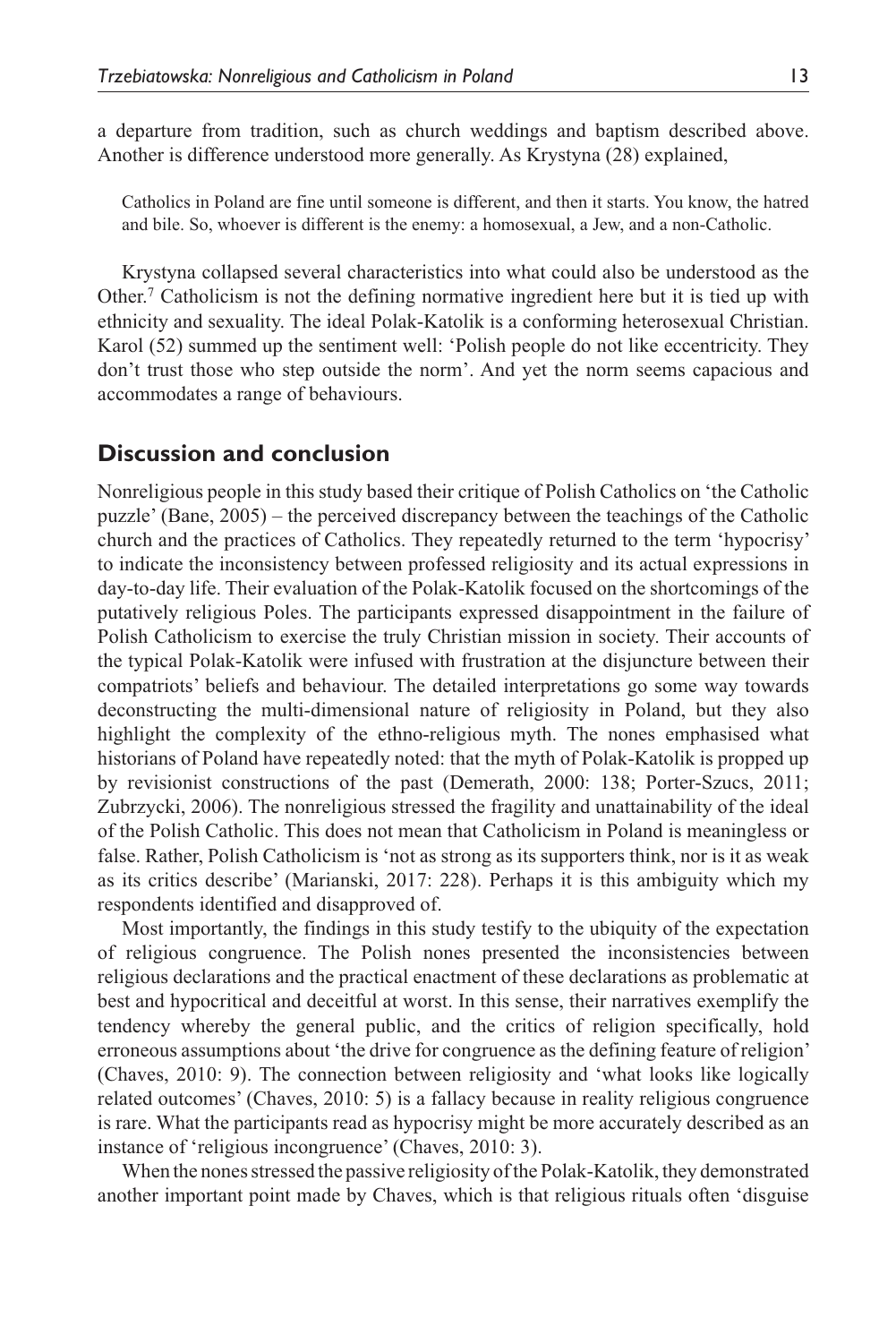rather than reflect everyday realities' (2010: 4). Attending church and participating in rituals help to maintain appearances on the interpersonal level. This is also how the social order is reproduced. But the religious agency the nones expected to see in the truly religious Polish Catholics seems largely absent, except when triggered by specific scenarios. The nones' diagnosis of the Polak-Katolik is sociologically accurate in that they correctly identify the common occurrence of religious incongruence. To develop this point further, we only need to examine the behaviour of young Polish people. While the young Catholics understand their faith less well, attend church and pray less frequently, they still see the Catholic Church as the main point of reference. To the nonreligious, this might look like religious incongruence, but 'the religiosity of young Poles is full of paradoxes' (Mandes and Rogaczewska, 2013: 268). Religious congruence is a rare occurrence, but the *assumption* of religious congruence is widespread, as evidenced by the model of the Polak-Katolik.

This study also sheds light on the persistence of the 'cultural power' of Catholicism in Poland (Demerath, 2000) and the commonalities between the religious and the nonreligious. The Polak-Katolik is not simply 'religiously connected without being religiously active' (Demerath, 2000: 136). Rather they are more engaged and committed to the religion because of the power of social norms which are in turn enforced by the immediate social group and the larger symbolic framework. Religious symbols and rituals remain on standby 'and may still be called upon to mobilize the faithful and the "faithless' alike"' (Demerath, 2000: 137). The cultural power of the Polak-Katolik is exercised over all Poles. Even though the nonreligious notice and resist it explicitly, they have a lot in common with the average Polish Catholic. Both groups are tepid about Catholicism in the sense that they conform to the socially orchestrated demands of the faith without investing much of themselves in these displays of religiosity. Both are also critical of the Church.

This shared attitude might be symptomatic of the ongoing transformations of Polish Catholicism. As some scholars have argued, its strictly religious functions have now been overshadowed by 'the social functions of faith (i.e. the potential for socializing processes contained in (. . .) rituals and beliefs)' (Marody and Mandes, 2017: 250).

The findings in this study echo the existing research on the nones' critique of religion which include the themes of hypocrisy and conformity (see, for example, Fazzino, 2014; Guenther, 2014; Sumerau and Cragun, 2016). In the same vein as the participants in Sumerau and Cragun's (2016) study on nonreligious moral identities, Polish nones cited conformity as the defining feature of religion in their own cultural context. They were not indifferent towards Catholicism; to the contrary, they criticised Catholic Poles for their superficial adherence to faith. However, unlike Sumerau and Cragun's participants, Polish nones did not depreciate religion generally, or Catholicism specifically. Rather, they saw the model of the Polak-Katolik as disingenuous and inconsistent, which in their eyes made it inferior to both other religious identities and nonreligious stances. In doing so, they implicitly distinguished between 'proper' and 'fake' Catholicism in terms of both morality and rituals.

Previous research has addressed the perceptions of the nonreligious by the religious (Cragun et al., 2012; Edgell et al., 2006; Gervais, 2013; Hammer et al., 2012; Harper, 2007) but we need to find out more about the other side of the story. In order to do so, it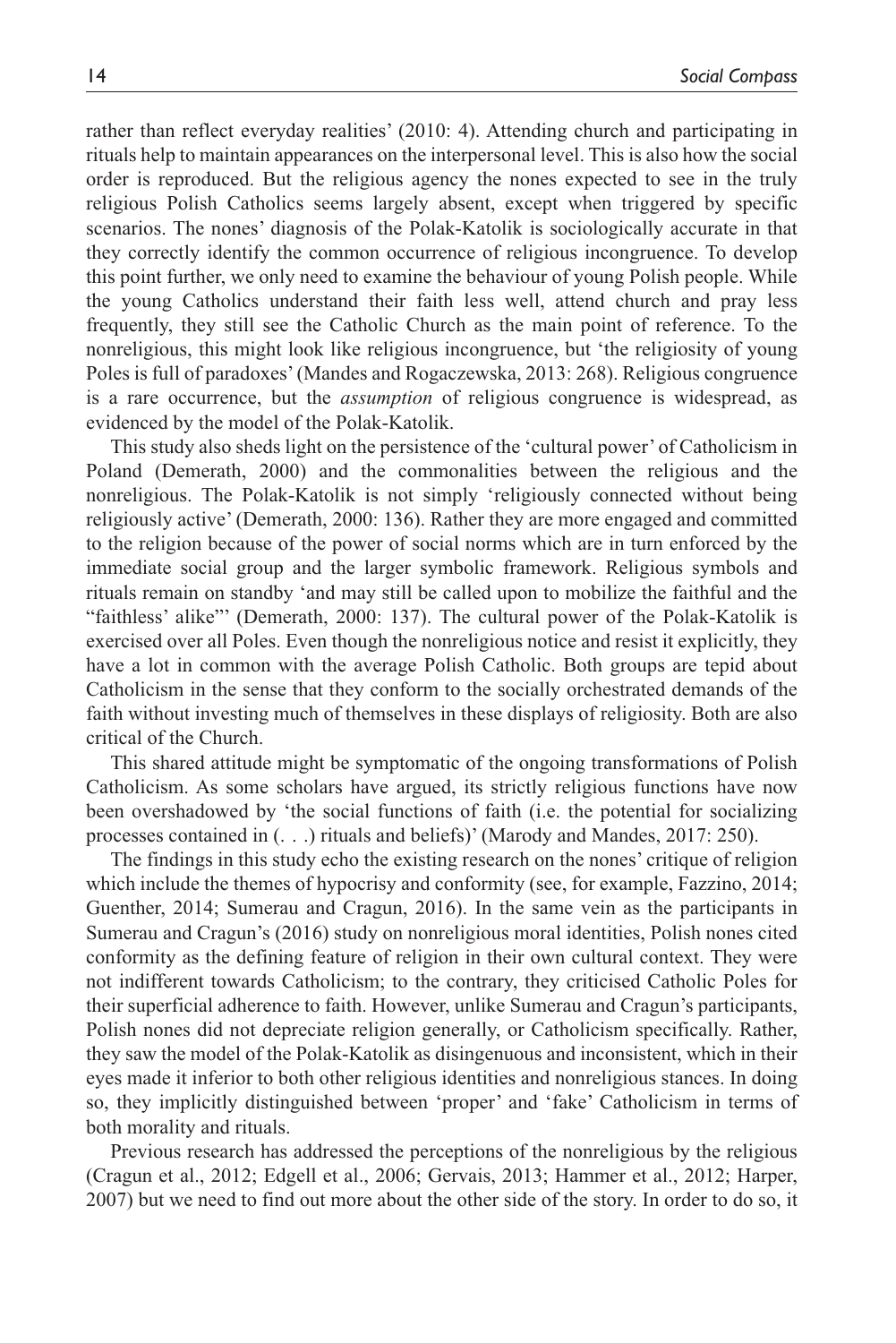is necessary to go beyond the basic 'heretic's excuse' and flesh out the complexities of the relationship between the nones and the religiously homogeneous cultures within which they exist.

## **Acknowledgements**

The author would like to thank the anonymous reviewers for their helpful comments.

## **Funding**

The author disclosed receipt of the following financial support for the research, authorship, and/or publication of this article: This research was supported by the British Academy (Grant Number RG13971-10).

## **ORCID iD**

Marta TRZEBIATOWSKA **(D**<https://orcid.org/0000-0003-1363-3344>

## **Notes**

- 1. In this article, I use the term 'nones' and the 'nonreligious' interchangeably to capture the broad and relational category of 'religion's other' (Smith and Cragun, 2019) which in this study includes self-identified non-practising nonbelievers, atheists, 'passive Catholics', humanists, and the 'spiritual but not religious'.
- 2. Of note here is Janusz Mucha's seminal article (1989) on the status of nonbelievers in Poland. While not an empirical study, Mucha's work usefully outlines the key features of unbelievers as a group, many of which remain relevant over 30years on. The issues of visibility, social control, city-countryside divide, parenting dilemmas, and rites of passage continue to pose difficulty for nones.
- 3. The discussion of the 'Polak-Katolik' here is by no means exhaustive. For rich and nuanced explorations of the model's history, see Łuczewski (2012) and Nowicka (1991).
- 4. Law and Justice (PiS) is a right-wing populist political party which has been in power since 2015. Catholicism and the Catholic Church occupy a central place in the party's view of Polish society. Catholic teachings, patriotism, and tradition are considered the core ingredients in the creation of the political identity of the nation (PiS, 2014).
- 5. No cities from Eastern Poland were included in the sample because the calls for participants in that region rendered very few initial responses which eventually turned out to be dead ends.
- 6. This theme is addressed in more detail in Trzebiatowska (Forthcoming).
- 7. For a detailed exploration of constructing enemies against the backdrop of the Polak-Katolik, see Krzeminski (2017) and Zielinska (2018).

## **References**

- Bane MJ (2005) *The Catholic puzzle: Parishes and civic life*. Report, HKS Working Paper no. RWP05-036, May, Cambridge: Harvard University.
- Baniak J (2008) *Desakralizacja Kultu i Swiąt Religijnych w Polsce: Studium Socjologiczne*. Kraków: NOMOS.
- Boguszewski R (2013) *Osoby Niewierzace w Polsce*. Report no. 134/2013, October, Warsaw: CBOS.
- Boguszewski R (2014) *Religijnosc a Zasady Moralne*. Report no. 15/2014, February, Warsaw: CBOS.
- Boguszewski R (2015) *Kanon Wiary Polakow*. Report no. 29/2015, March, Warsaw: CBOS.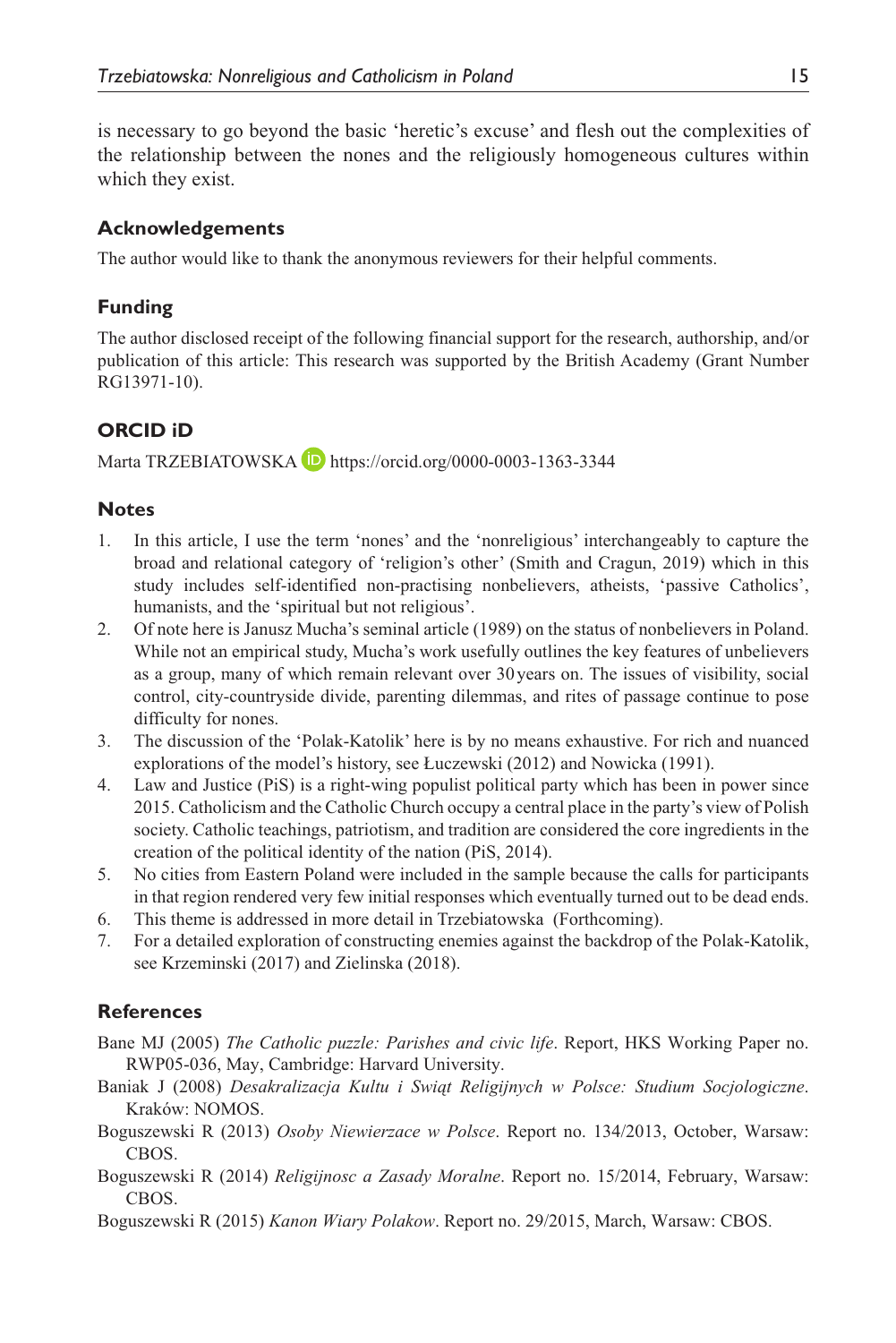- Boguszewski R (2018) *Religijnosc Polakow i Ocena Sytuacji Kosciola Katolickiego*. Report no. 147/2018, November, Warsaw: CBOS.
- Borowik I (2017) Religion in Poland between tradition and modernity, or religious continuity and change in conditions of transformation. In: Borowik I and Ramet S (eds) *Religion, politics, and values in Poland*. New York: Palgrave Macmillan, 185–209.
- Borowik I, Ančić B and Tyrała R (2013) Atheism in central and eastern Europe. In: Bullivant S and Ruse M (eds) *The Oxford handbook of atheism*. New York: Oxford University Press, 622–637.
- Chaves M (2010) SSSR presidential address. Rain dances in the dry season: Overcoming the religious congruence fallacy. *Journal for the Scientific Study of Religion* 49(1): 1–14.
- Cragun RT, Kosmin B, Keysar A, Hammer JH and Nielsen M (2012) On the receiving end: Discrimination toward the non-religious in the United States. *Journal of Contemporary Religion* 27(1): 105–127.
- Cragun TC and Hammer JH (2011) 'One person's apostate is another person's convert' what terminology tells us about pro-religious hegemony in the sociology of religion. *Humanity & Society* 35(1–2): 149–175.
- Demerath NJ (2000) The rise of 'cultural religion' in European Christianity: Learning from Poland, Northern Ireland, and Sweden. *Social Compass* 47(1): 127–139.
- Edgell P, Gerteis J and Hartmann D (2006) Atheists as 'other': Moral boundaries and cultural membership in American society. *American Sociological Review* 71(2): 211–234.
- Fazzino LL (2014) Leaving the church behind: Applying a deconversion perspective to evangelical exit narratives. *Journal of Contemporary Religion* 29(2): 249–266.
- Gervais WM (2013) In godlessness we distrust: Using social psychology to solve the puzzle of anti-atheist prejudice. *Social and Personality Psychology Compass* 7(6): 366–367.
- Guenther KM (2014) Bounded by disbelief: How atheists in the United States differentiate themselves from religious believers. *Journal of Contemporary Religion* 29(1): 1–16.
- Hammer JH, Cragun RT, Hwang K and Smith JM (2012) Forms, frequency, and correlates of perceived anti-atheist discrimination. *Secularism and Nonreligion* 1: 43–67.
- Harper M (2007) The stereotyping of nonreligious people by religious students: Contents and subtypes. *Journal for the Scientific Study of Religion* 46(4): 539–552.
- ISSK (2015) *Praktyki Niedzielne Polakow*. Warsaw: ISSK.
- ISSK (2020) *Annuarium Statisticum Ecclesiae in Polonia*. Warsaw: ISSK.
- Kondzinska A (2019) Kaczynski w Pultusku: Kto Podnosi Reke na Kosciol, podnosi Reke na Polske. *Gazeta Wyborcza*, 4 May. Available at: [https://wyborcza.pl/7,75398,24751629,kaczynski-na](https://wyborcza.pl/7,75398,24751629,kaczynski-na-konwencji-pis-w-pultusku-kto-podnosi-reke-na-kosciol.html)[konwencji-pis-w-pultusku-kto-podnosi-reke-na-kosciol.html](https://wyborcza.pl/7,75398,24751629,kaczynski-na-konwencji-pis-w-pultusku-kto-podnosi-reke-na-kosciol.html) (accessed 5 July 2018).
- Kowalczuk K (2015) *Sfery sacrum i profanum w życiu społecznym*. Report no. 31/2015, March, Warsaw: CBOS.
- Krzeminski I (2017) Radio Maryja and Fr. Rydzyk as a creator of the national-Catholic ideology. In: Borowik I and Ramet S (eds) *Religion, politics, and values in Poland*. New York: Palgrave Macmillan, 85–113.
- Laniel JF (2016) What 'cultural religion' says about secularization and national identity: A neglected religio-political configuration. *Social Compass* 63(3): 372–388.
- Lee L (2015) *Recognising the non-religious: Reimagining the secular*. Oxford: Oxford University Press.
- Łuczewski M (2012) *Odwieczny Narod. Polak I Katolik w Zmiacej*. Torun: Wydawnictwo Naukowe Uniwersytetu Mikołaja Kopernika.
- Mandes S and Rogaczewska M (2013) I don't reject the Catholic Church The Catholic Church rejects me: How twenty- and thirty-somethings in Poland re-evaluate their religion. *Journal of Contemporary Religion* 28(2): 259–276.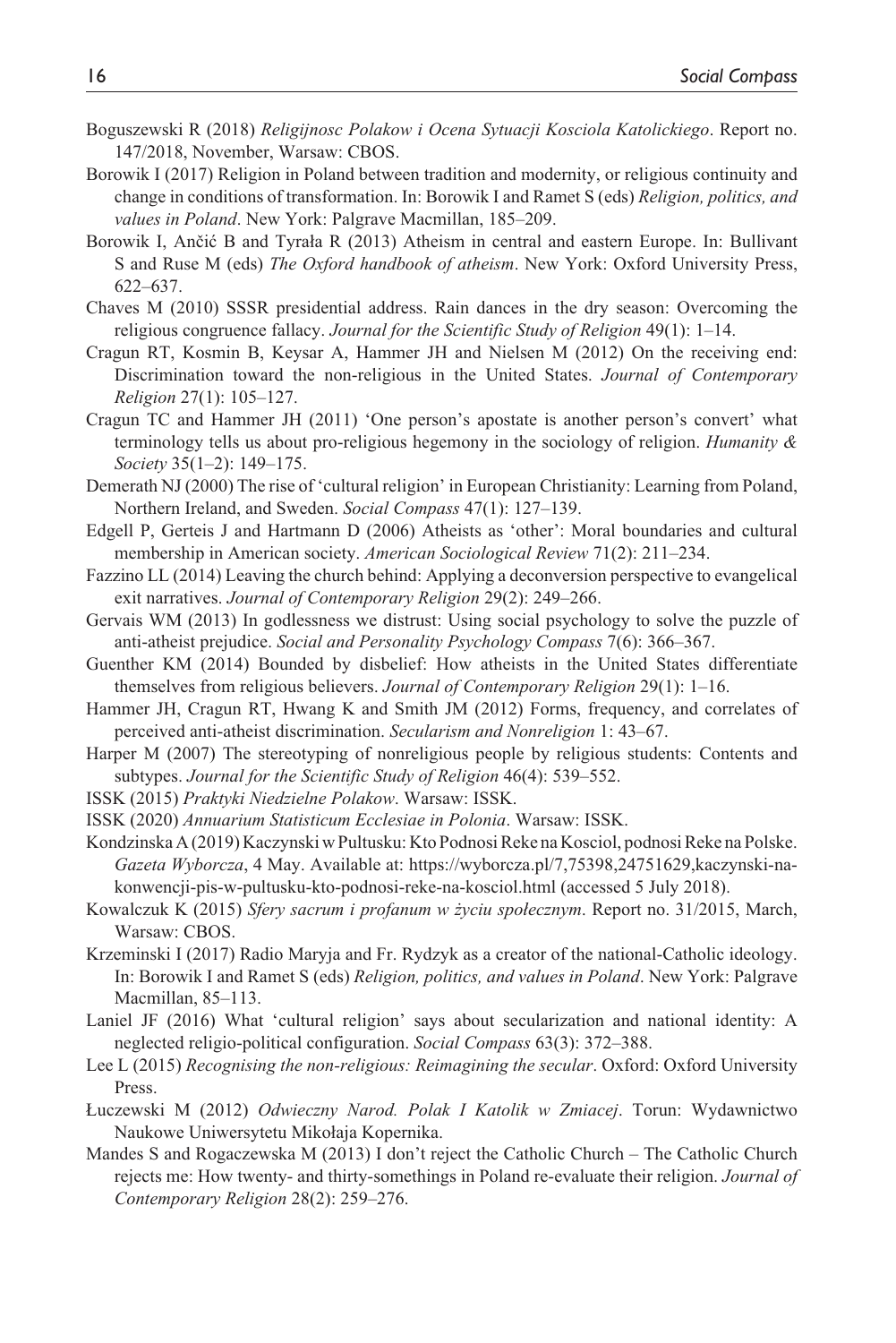- Marianski J (2017) The public engagement of the Catholic Church in polish society. In: Borowik I and Ramet S (eds) *Religion, politics, and values in Poland*. New York: Palgrave Macmillan, 209–231.
- Marody M and Mandes S (2017) Polish religious values as reflected in the European values study. In: Borowik I and Ramet S (eds) *Religion, politics, and values in Poland*. New York: Palgrave Macmillan, 231–255.
- Marty M (2014) Foreword. In: Cimino R and Smith C (eds) *Atheist awakening: Secular activism and community in America*. New York: Oxford University Press, xv + 196.
- Meadow MJ and Kahoe RD (1984) *The psychology of religion: Religion in individual lives*. New York: Harper & Row.
- Mironowicz E (2000) *Polityka narodowościowa PRL*. Bialystok: Wydanie Bialoruskiego Towarzystwa Historycznego.
- Moberg DO (1987) Holy masquerade: Hypocrisy in religion. *Review of Religious Research* 29(1):  $3 - 24$ .
- Morgan DL (2008) Snowball sampling. In: Given LM (ed) *The SAGE encyclopedia of qualitative research methods*. Thousand Oaks, CA: SAGE, 816–817.
- Mucha J (1989) The status of unbelievers as a group in Polish society. *Journal of the Anthropological Society of Oxford* 20(3): 209–218.
- Nowicka E (1991) Polak-Katolik. O Związkach Polskości z Katolicyzmem. In: Nowicka E (ed) *Religia a Obcość*. Krakow: NOMOS.
- Pasieka A (2015) *Hierarchy and pluralism: Living religious difference in Catholic Poland*. New York: Palgrave Macmillan.
- Patton MQ (1990) *Qualitative evaluation and research methods*. Newbury Park, CA: SAGE.
- Pew Research Center (2017) Religious belief and national belonging in central and eastern Europe. Available at: [https://www.pewforum.org/2017/05/10/religious-belief-and-national-belonging](https://www.pewforum.org/2017/05/10/religious-belief-and-national-belonging-in-central-and-eastern-europe/)[in-central-and-eastern-europe/](https://www.pewforum.org/2017/05/10/religious-belief-and-national-belonging-in-central-and-eastern-europe/) (accessed 14 May 2019).
- Pew Research Center (2018b) Eastern and western Europeans differ on importance of religion, views of minorities, and key social issues. Available at: [https://www.pewforum.org/2018/10/29/](https://www.pewforum.org/2018/10/29/eastern-and-western-europeans-differ-on-importance-of-religion-views-of-minorities-and-key-social-issues/) [eastern-and-western-europeans-differ-on-importance-of-religion-views-of-minorities-and](https://www.pewforum.org/2018/10/29/eastern-and-western-europeans-differ-on-importance-of-religion-views-of-minorities-and-key-social-issues/)[key-social-issues/](https://www.pewforum.org/2018/10/29/eastern-and-western-europeans-differ-on-importance-of-religion-views-of-minorities-and-key-social-issues/) (accessed 14 May 2019).
- Pew Research Center (2018a) The age gap in religion around the world. Available at: [https://](https://www.pewforum.org/2018/06/13/the-age-gap-in-religion-around-the-world/) [www.pewforum.org/2018/06/13/the-age-gap-in-religion-around-the-world/](https://www.pewforum.org/2018/06/13/the-age-gap-in-religion-around-the-world/) (accessed 14 May 2019).
- PiS (2014) *Zdrowie, Praca, Rodzina. Program Prawa i Sprawiedliwosci*. Warszawa: Prawo i Sprawiedliwosc.
- Piwowarski W (1982) Continuity and change of ritual in polish folk piety. *Social Compass* 29(2– 3): 125–134.
- Porter-Szucs B (2011) *Faith and fatherland. Catholicism, modernity, and Poland*. New York: Oxford University Press.
- Radzikowska J (2017) Czy Polska to Nadal Katolicki Kraj? *Polityka*, 16 April. Available at: [https://www.polityka.pl/tygodnikpolityka/spoleczenstwo/1611795,1,czy-polska-to-nadal](https://www.polityka.pl/tygodnikpolityka/spoleczenstwo/1611795,1,czy-polska-to-nadal-katolicki-kraj.read)[katolicki-kraj.read](https://www.polityka.pl/tygodnikpolityka/spoleczenstwo/1611795,1,czy-polska-to-nadal-katolicki-kraj.read) (accessed 15 August 2018).
- Smith JM (2011) Becoming an Atheist in America: Constructing identity and meaning from the rejection of theism. *Sociology of Religion* 72(2): 215–237.
- Smith JM and Cragun RT (2019) Mapping religion's other: A review of the study of nonreligion and secularity. *Journal for the Scientific Study of Religion* 58(2): 319–335.
- Strassberg B (1988) Changes in religious culture in post war II Poland. *Sociological Analysis* 48(4): 342–354.